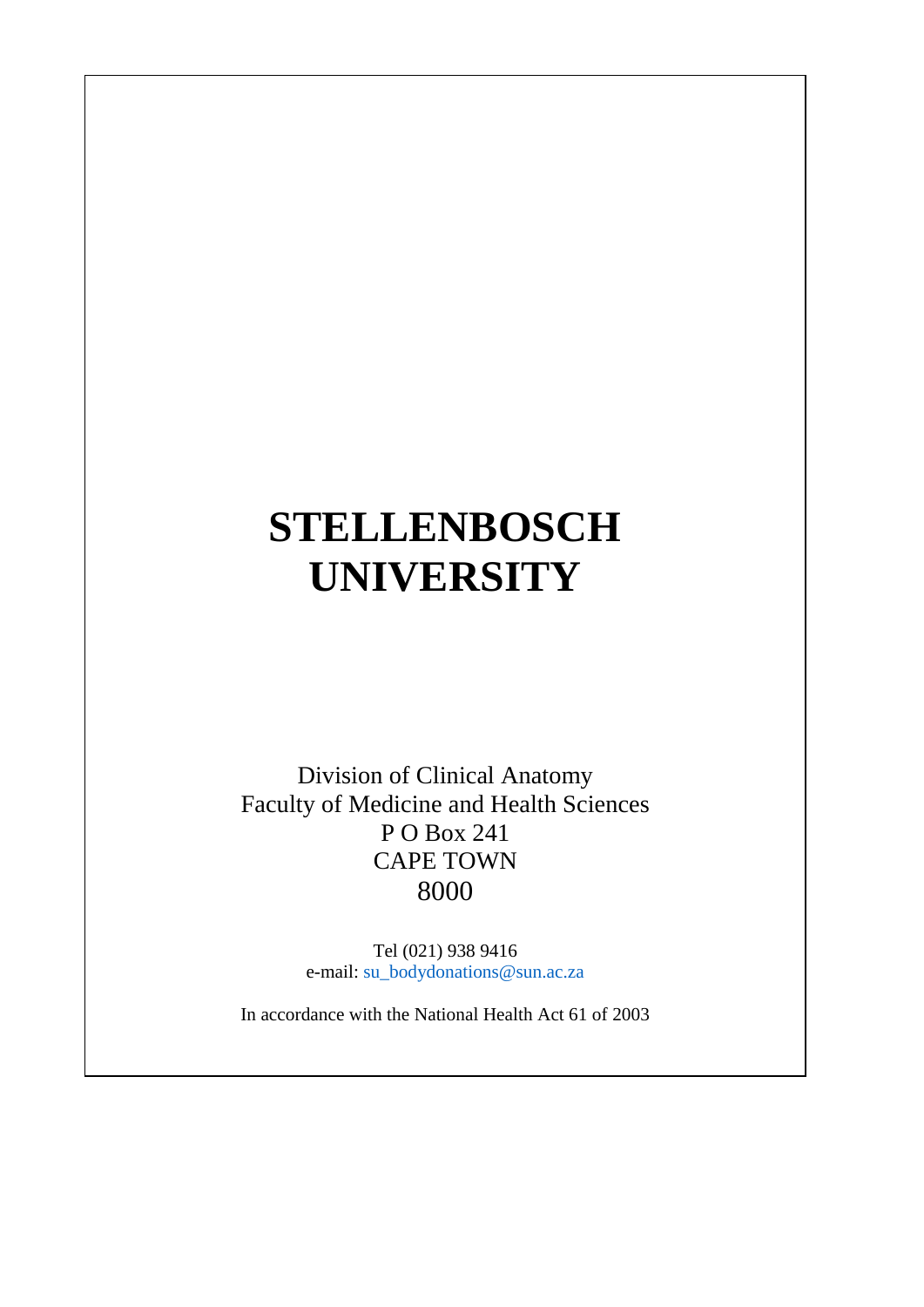### **BEQUEST OF A BODY TO**

## **STELLENBOSCH UNIVERSITY**

The use of donated bodies are specifically related to teaching and research for Science, Health Science and Allied Health Science students as well as Medical Specialists. Donated bodies are treated with the utmost respect and the anonymity of the individual donor will not be compromised in any format or for any reason. Any research that will be conducted on the donated body has to be evaluated and approved by the Stellenbosch University Human Research Ethics Committee (HREC) to ensure that the use of the remains are not compromised in any legal or ethical regard. If you desire to donate your body to Stellenbosch University (Faculty of Medicine and Health Sciences) for research or anatomical purposes, please inform your next-of-kin about your decision.

#### **1. Eligibility for body donation:**

- 1.1 The following exclusion criteria applies for body donation:
	- 1.1.1 Children (younger than 16 -years of age).
	- 1.1.2 Bodies of persons who succumbed to the following conditions: smallpox, typhoid fever, amoebic dysentery, syphilis, hepatitis, congo fever, meningitis, anthrax, cholera, SARS coronavirus or similar pandemic associated disease. (Bodies with HIV are accepted).
	- 1.1.3 Bodies that weigh more than 110 kg.
- 1.2 The Division of Clinical Anatomy will accept bodies that have undergone post-mortem autopsies, when needed.
- 1.3 The University is bound by certain rules governing the acceptance of human materials. This means that although the donor's body has been willed to the University, it may not be possible for the Division to accept it due to the circumstances discussed (see 1.1). The Division of Clinical Anatomy will inspect the body of a deceased donor to determine whether the body is suitable for medical education, science and research. If the body is deemed unsuitable for medical education, science and research, the family will be informed so that they can proceed with burial procedures.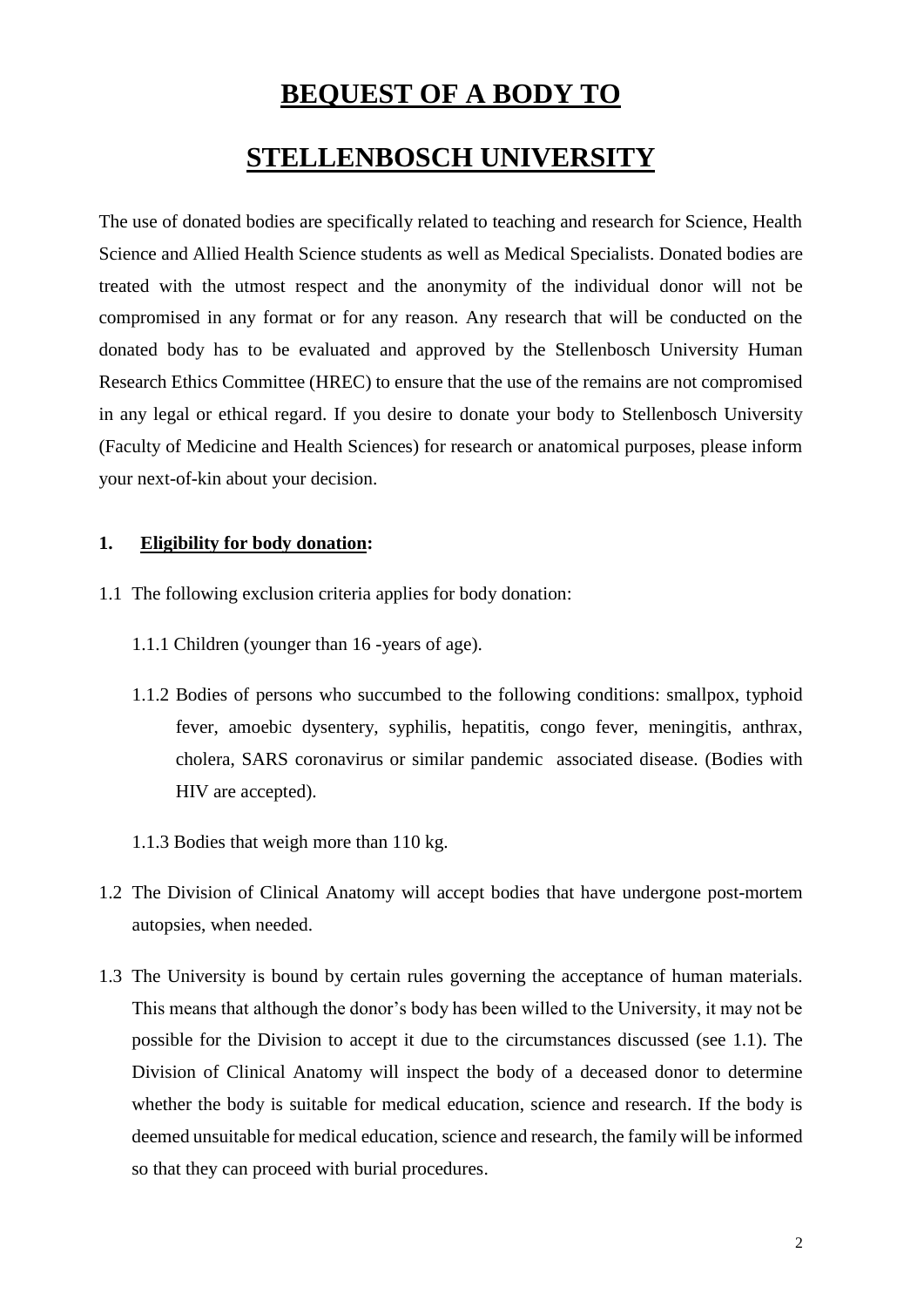#### **2. Procedure following death of the donor:**

- 2.1 In the case of death at a health care facility, the next-of-kin should contact the Division.
	- Contact the Faculty of Medicine and Health Sciences at Tygerberg **(021) 938 9416 during office hours or via e-mail su\_bodydonations@sun.ac.za**.
- 2.2 If death should occur at home or after-hours, the South African Police Services and Ambulance services should be contacted. Once death certification is completed (notification of death, BI-1663), a funeral home should be contacted to collect the body. *Please note, costs incurred for transport, storage and death registration are for the nextof-kin's account.*
- 2.2 In accordance with the National Health Act 61 of 2003 the Inspector of Anatomy, Department of Health, in whose area the donor died, must also be notified of the death. Such notification must be confirmed in writing within 24-hours. The Division of Clinical Anatomy accepts responsibility for notifying the Inspector of Anatomy but require the death certificate of the deceased. Therefore, it is crucial that the deceased's death be registered as soon as possible and relevant documentation provided to the University.

#### **3. Transportation of the donor to Tygerberg Medical Campus:**

- 3.1 The next of kin of the donor is responsible for all costs incurred from the undertaker to the medical school.
- 3.2 Should the death of a donor occur so far from the Medical Campus that the body will not be fit for embalming here, the University will unfortunately not accept it even if the donor had made their own transportation arrangements. The donor can, however, donate their body to the nearest Medical School.

#### **4. Memorial:**

- 4.1 A memorial service to honour donors, will be held by the University, during the course of each academic year. Family members will be notified and are welcome to attend. The nextof-kin is responsible for keeping their contact details updated to make communication possible.
	- 5. Cremation and ashes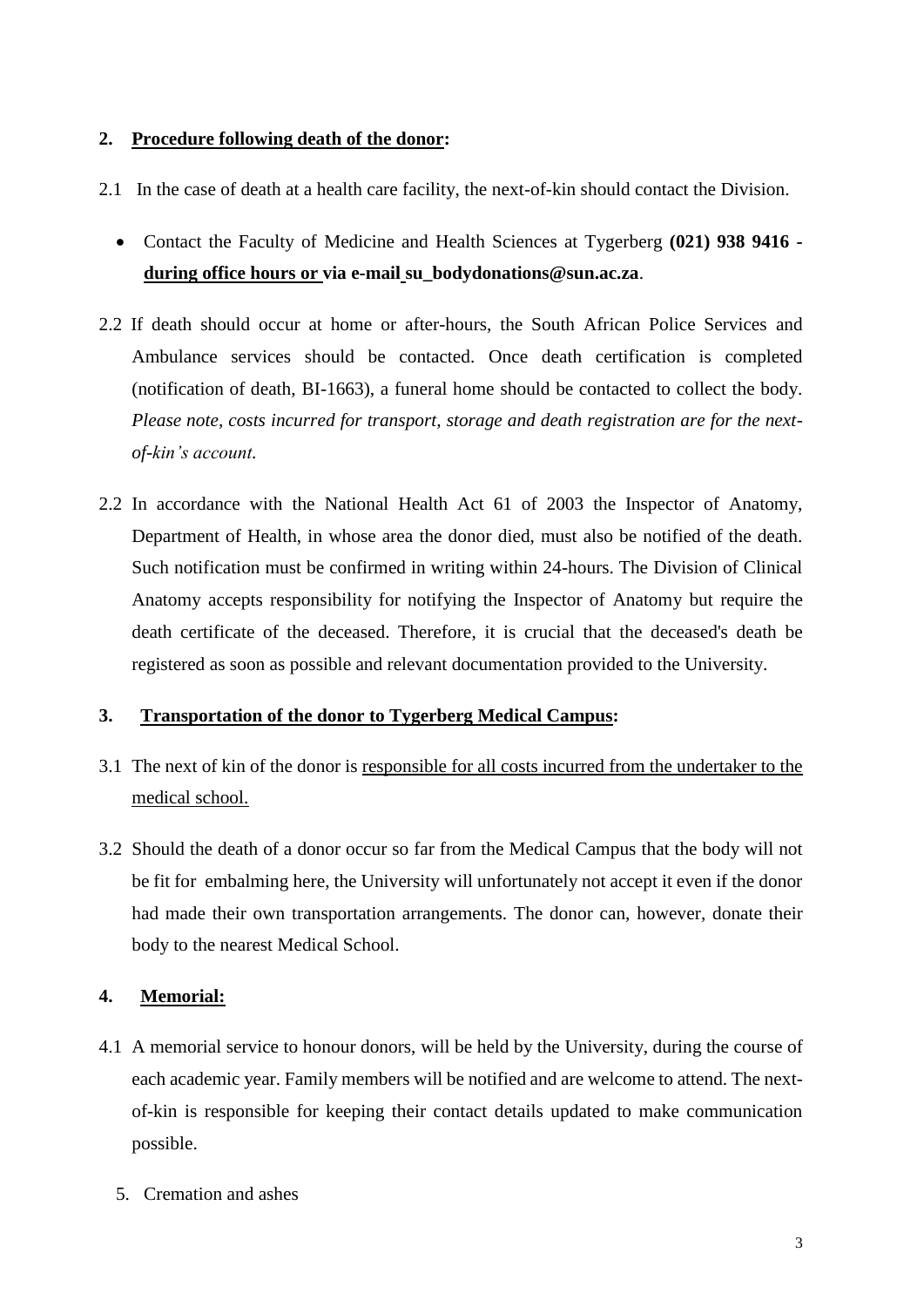- 5.1 Depending on the wishes of the donor, ashes can be retained after cremation. In these cases, it is required that a request form be completed along with the donation form. The Division of Clinical Anatomy will retain ashes for a finite period; therefore, certain deadlines are applicable. The University will only retain the ashes of the donors for a maximum of 5 years and will dispose of the ashes thereafter. It is the responsibility of the selected family members or friends of the donor to ensure that they collect the ashes from the Division of Clinical Anatomy within this 5-year period. It is also the responsibility of this individual to ensure that they make the Medical School aware of any change of contact details prior to or within this 5-year period. Family members will be informed as ashes are made available.
	- 6. Policy changes and notification
	- 6.1 Please view our website frequently to ensure you are updated with any changes to our program. The website can be accessed via the following link: [http://www.sun.ac.za/english/faculty/healthsciences/Anatomy\\_and\\_Histology/body](http://www.sun.ac.za/english/faculty/healthsciences/Anatomy_and_Histology/body-donation-programme)[donation-programme](http://www.sun.ac.za/english/faculty/healthsciences/Anatomy_and_Histology/body-donation-programme)
	- 6.2 Should the death of the donor occur during a national or global disaster, the next-of-kin must inform the division.
	- 6.3 If the national or global disaster does not allow for the donation to be accepted by the Division, the next-of-kin is responsible for burial/cremation arrangements.
- 7 Application process
	- 7.1 Please submit the following documents to pre-register as a body donor:
		- 7.1.1 Donation form
		- 7.1.2 Copy of your ID document or card (both sides)
		- 7.1.3 Copy of witnesses ID document or card (both sides)
		- 7.1.4 Request for return of ashes
	- 7.2 Your application will be processed and letters of acknowledgment returned to you. Should you not receive confirmation from the University within seven working days, please follow up with: [su\\_bodydonations@sun.ac.za](mailto:su_bodydonations@sun.ac.za) or 021 938 9416

#### **For further information contact:**

Mrs. Jodie Lemphane Mrs. Fara Sharief Division of Clinical Anatomy Division of Clinical Anatomy P.O. Box 241 P.O. Box 241